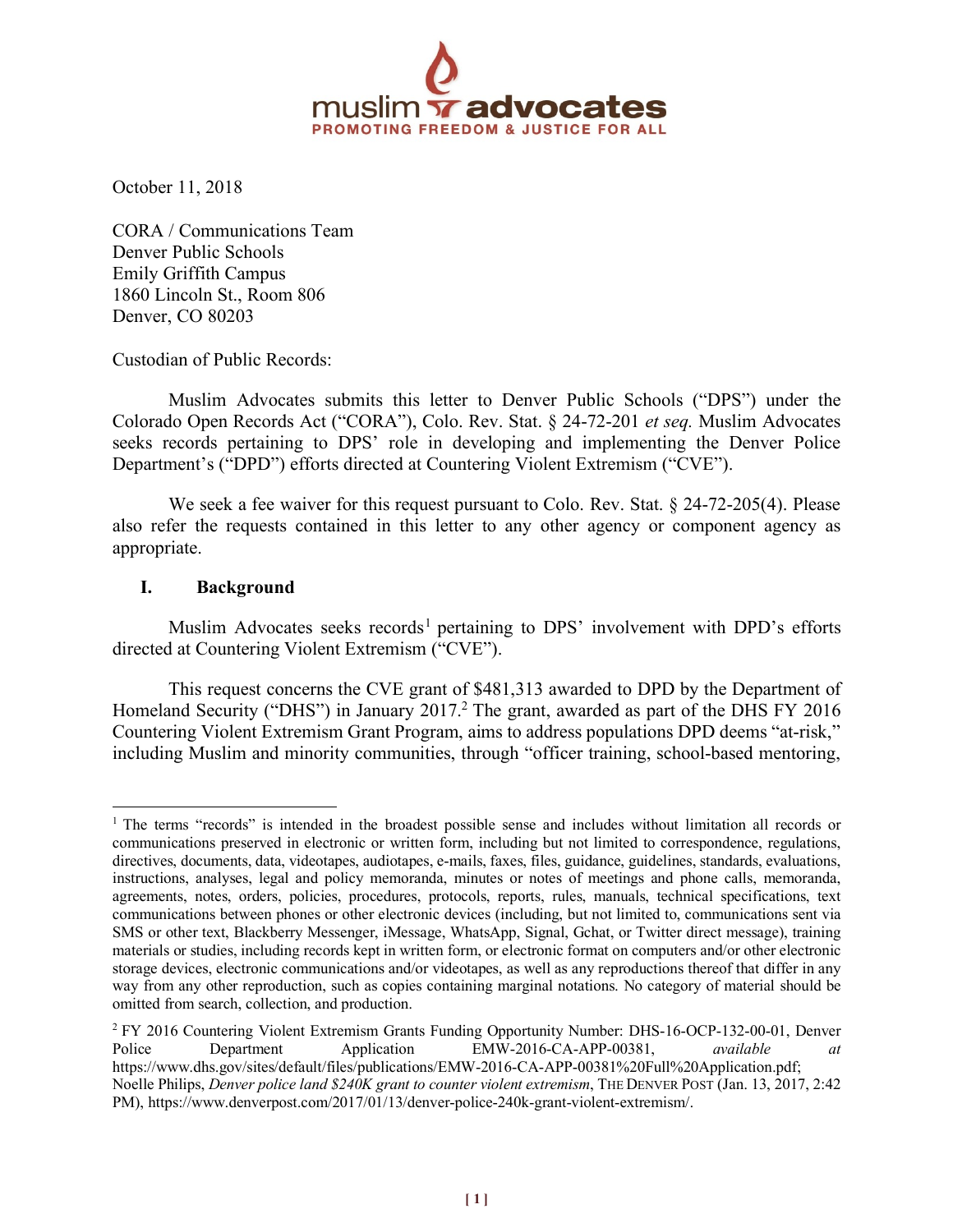and refugee/immigrant outreach."<sup>3</sup> In its grant application, DPD states that it plans to provide inschool programming on community-oriented policing and CVE-specific intervention to students within the DPS system.<sup>4</sup> DPD further states that it plans to utilize the existing relationship between Goodwill Industries and DPS to recruit, design, and integrate the mentoring program within DPS middle and high schools.<sup>5</sup> The application outlines DPD's plan to implement programming at five DPS middle schools in year one and five DPS high schools in year two with one half-day per week of programming at each DPS partner school.6

# **II. Description of Records**

Muslim Advocates requests the following records:

- 1. Procedures, policies, guidelines, or memoranda regarding the development of a CVE program in conjunction with DPD;
- 2. Records or communications involving DPD and DPS discussing the development and implementation of a mentoring program in Denver public schools in furtherance of the DHS CVE grant;
- 3. Records concerning any events, meetings, conferences, briefings, workshops, and/or trainings on CVE attended or provided by DPS personnel;
- 4. Records concerning any programs, reports, documents, meetings, briefings, conferences, workshops and trainings stemming from a collaboration between DPD, DPS, and/or Goodwill Industries on a mentoring program designed for middle and high school students "at-risk" for "radicalization", including program implementation, outreach, and recruitment within schools;
- 5. Records and communications involving DPS personnel concerning CVE-related mentor recruitment and programming support, including recruitment by and through the Men@Work and Women in Leadership programs;
- 6. Records of any policies, guidelines, metrics, standards, or procedures used by DPD or DPS to determine middle and high schools and students targeted for CVE-related mentoring, including metrics involving racial and ethnic demographic information, ESL rates, and socioeconomic data;
- 7. Non-identifying data regarding the race and religion of DPS students referred for inschool CVE programming, including mentoring, workshops, and trainings;
- 8. The names of the DPS schools in which CVE programming will be or has been implemented; and

 <sup>3</sup> FY 2016 Grant, *supra* note 2 at 2.

<sup>4</sup> *Id.* at 4.

<sup>5</sup> *Id.* at 3-4.

<sup>6</sup> *Id.* at 4-5.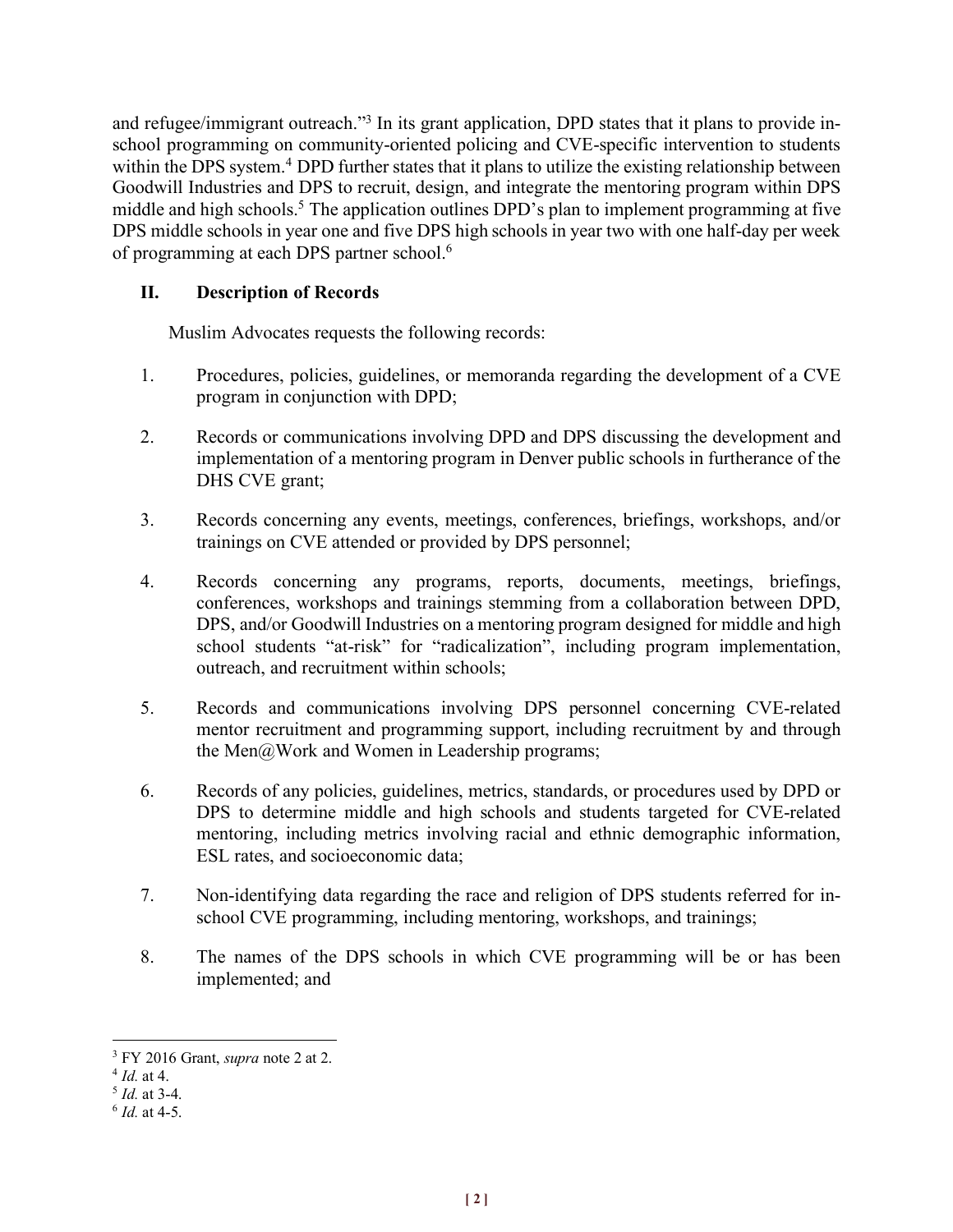9. Records describing the processing of this request, including but not limited to records sufficient to identify the search terms used and the search queries conducted; records sufficient to identify the locations and custodians searched; any tracking sheets used to track the processing of this request; and any questionnaires or certifications completed by individual custodians or components used to determine whether they possess responsive materials or to describe how they conducted searches.

#### **III. Description of Processing**

The Requestor seeks disclosure of the following records that were prepared, received, transmitted, collected and/or maintained by the Recipients and any other agency components thereof.

**Please search all records regarding agency business.** Please do perform custodiandriven searches but do not rely solely on custodian-driven searches; the Department may not have direct access to files stored in .PST files, outside of network drives, in paper format, or in personal email accounts. Please do not exclude searches of files or emails in the personal custody of department officials, such as personal email accounts. Please use the most up-to-date technologies to search for responsive information and take steps to ensure that the most complete repositories of information are searched. Muslim Advocates is available to work with you to craft appropriate search terms, if necessary.

**Please produce records in electronic form.** Where possible, please provide responsive material in electronic format by email to  $nimra@muslimadvocates.org$ . Please furnish any responsive material being sent by mail to:

Muslim Advocates P.O. Box 34440 Washington, D.C. 20043

**Please produce electronic records in their native format.** With respect to the form of production, Muslim Advocates requests that responsive electronic records be provided electronically in their native file format, if possible. In particular, please produce electronic files in a format that contains the original metadata of the files.<sup>7</sup> If the records cannot be produced in their native format, please (1) provide an explanation why the records cannot be so produced; and (2) please produce records electronically in a text-searchable, static-image format (PDF), in the best image quality in the agency's possession.

**Please produce documents as they become available.** Muslim Advocates would prefer a rolling production. We would be happy to discuss a search priority and schedule for production.

<sup>&</sup>lt;sup>7</sup> As a non-exhaustive list of examples: Microsoft Excel spreadsheets are to be produced as files that open in Excel, with all original data and formulas intact; Microsoft Word documents are to be produced in the same file format they are stored in, such that they contain all tracked changes and comments present in the documents; and emails are to be produced with all metadata fields intact, including but not limited to the date and time the email was sent, the full names and email addresses of all recipients, any data contained in the bcc: field, and all attachments.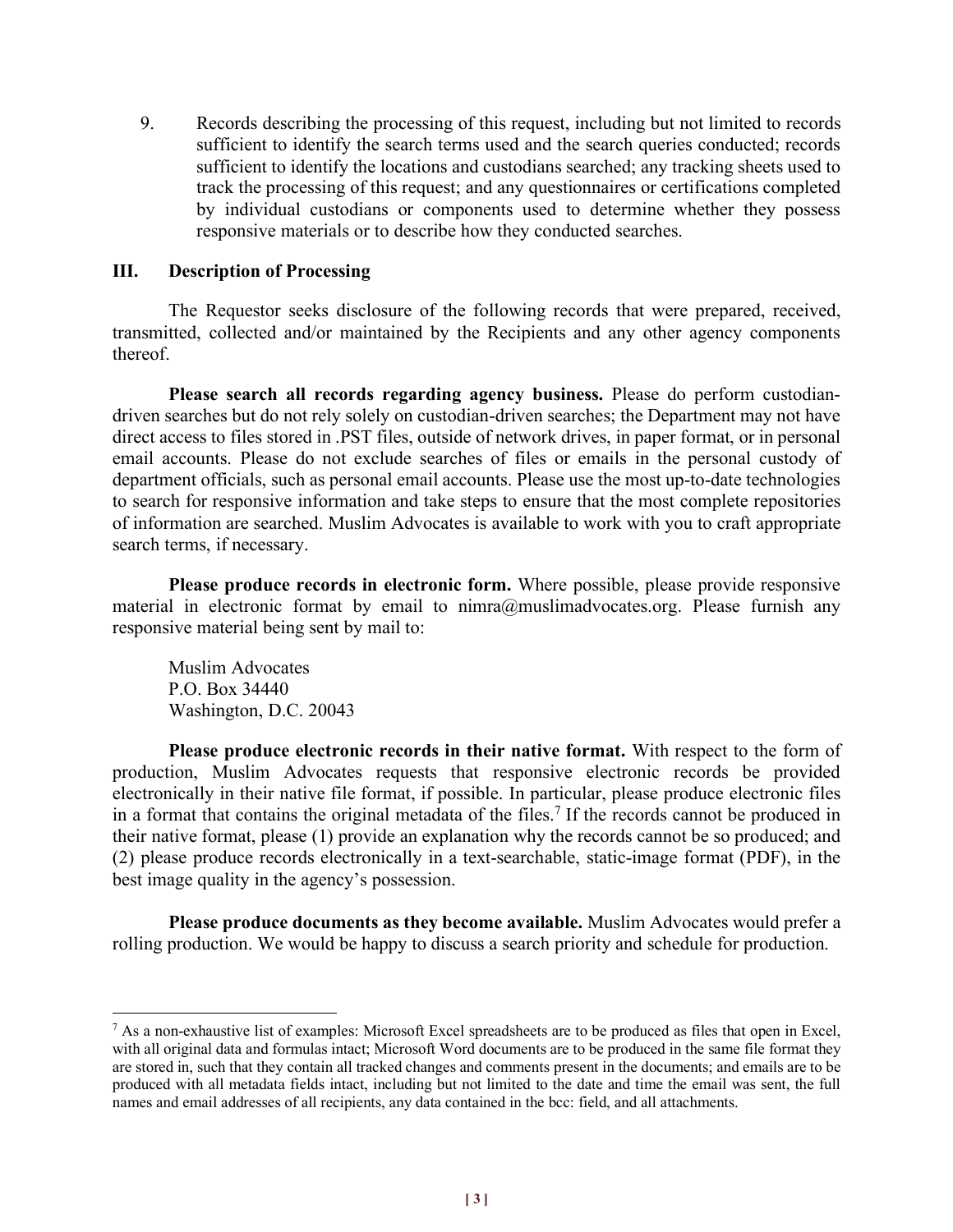**If you withhold records or parts of records, please provide the justification for the**  withholding. If it is your position that any portion of the requested records is exempt from disclosure, please provide an index of those records.

**If you withhold portions of a record, please produce all segregable portions.** CORA does not exempt from inspection records that contain both exempt and nonexempt information, nor does it prohibit inspection of public information in a record otherwise subject to inspection merely because the record also contains exempt information. Colo. Rev. Stat. § 24-72-201 *et seq*. Should some portions of the requested records be properly exempt from disclosure, please disclose any reasonably segregable non-exempt portions of the requested records. If it is your position that a document contains non-exempt segments, but that those non-exempt segments are so dispersed throughout the document as to make segregation impossible, please state what portion of the document is non-exempt, and how the material is dispersed throughout the document. If a request is denied in whole, please state specifically that it is not reasonable to segregate portions of the record for release.

### **V. Application for Waiver or Limitation of Fees**

Muslim Advocates is a non-profit civil rights and advocacy organization; it focuses on issues of particular relevance to the American Muslim community.<sup>8</sup> We request a waiver of fees for document search, review, and duplication on the grounds that disclosure of the requested records is in the public interest and because such fees may be reduced or waived by the custodian if they are to be used for a public purpose, including nonprofit activities and journalism. Colo. Rev. Stat. § 24-72-205(4).

These records will shed light on current government practices. The stated goals of the grant include designing programs to instruct hundreds of police officers on preventing and combating violent extremism as well as programs where police officers mentor students designated troubled or at-risk within Denver Public Schools with special reference to refugee populations. <sup>9</sup> The grant application also includes a community outreach component targeted at immigrant populations throughout the city.

Funding for CVE programs is particularly controversial because it prejudicially targets Muslim communities, casting them under suspicion and labeling them as inherently susceptible to terrorism – even as numerous crime statistics and surveys indicates that American Muslims have no greater predilection for violence than any other American religious group.10 Muslim Advocates serves these communities through legal advocacy and educational outreach and it is imperative we understand how CVE-related funding is dedicated in each city with a program.

 <sup>8</sup> *About*, MUSLIM ADVOCATES, https://www.muslimadvocates.org/about/.

<sup>9</sup> FY 2016 Grant, *supra* note 2 at 4.

<sup>&</sup>lt;sup>10</sup> *See, e.g., Group Efforts Aimed at 'Countering Violent Extremism' Spread, DENVER POST (Jul 5, 2016),* https://www.denverpost.com/2016/07/05/group-efforts-aimed-at-countering-violent-extremism-spread/; Julia Edwards Ainsley, Dustin Volz, & Kristina Cooke, *Exclusive: Trump to Focus Counter-Extremism Program Solely on Islam – Sources*, REUTERS (Feb. 1, 2017), https://www.reuters.com/article/us-usa-trump-extremists-programexclusiv-idUSKBN15G5VO.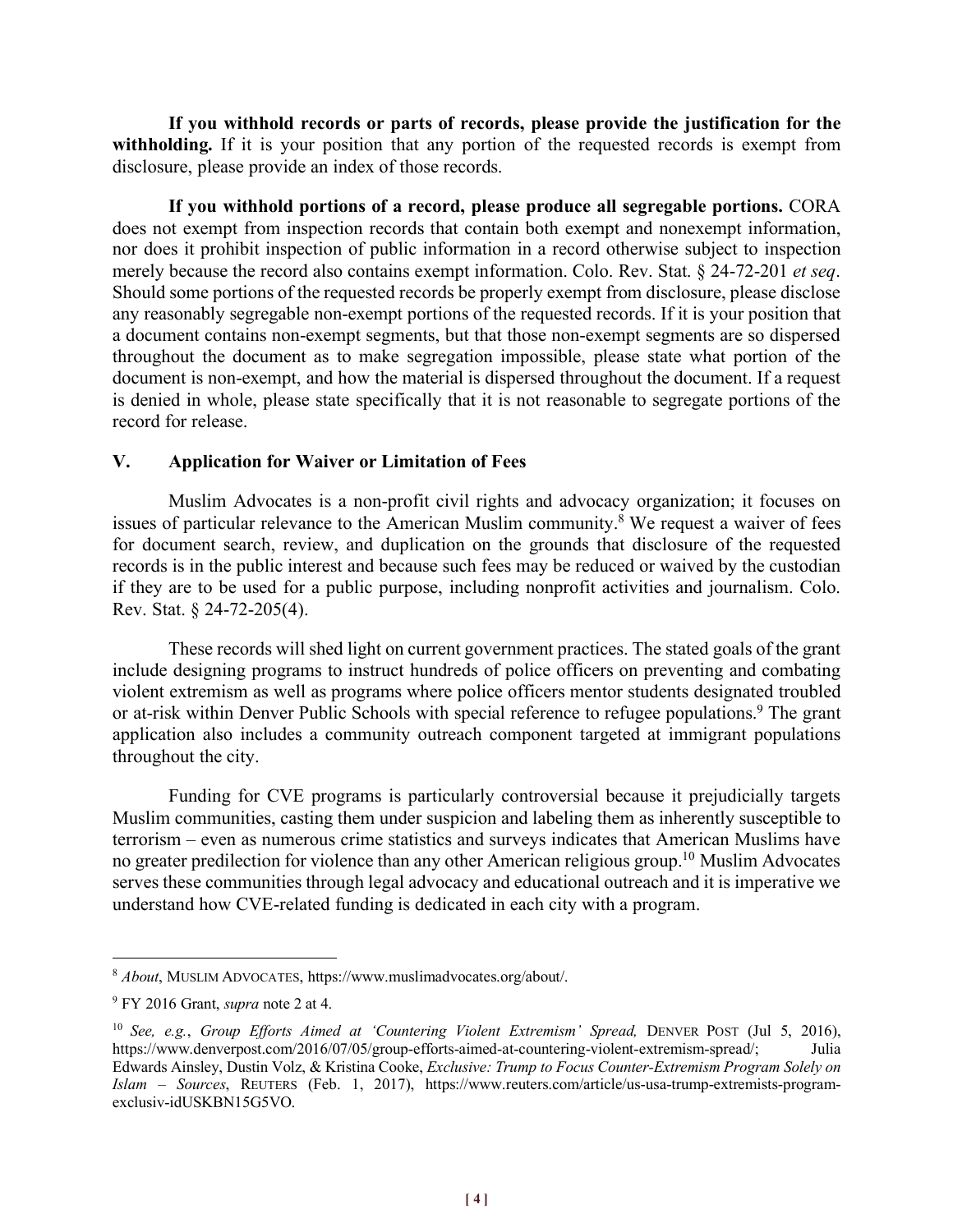Further, the information in these documents has the potential to either reveal or confirm the absence of government misconduct, which is inherently in the public interest. *See Electrical Workers v. Denver Metropolitan Major League Baseball Stadium District*, 880 P.2d 160 (Colo. App. 1994) ("[B]y providing access to public records, the workings of government are not unduly shielded from the public eye."). News accounts<sup>11</sup> underscore the substantial public interest in the records sought through this request. Given the ongoing and widespread media attention and the heavy impact CVE programs have on targeted communities, the records sought will significantly contribute to public understanding of an issue of profound public importance.

The Requestor is not filing this Request to further its commercial interest. Requestor Muslim Advocates is a  $501(c)(3)$  non-profit organization. Any information disclosed by the Requestor as a result of this CORA request will be made available to the public at no cost through a combination of outreach to media outlets and the Requestor's website (available at www.muslimadvocates.org).

Because these factors weigh in favor of a fee waiver, fees associated with responding to CORA requests should be waived for Muslim Advocates due to their intended use toward nonprofit activities and journalism.

### **VI. Response Requested in Three Business Days**

Your attention to this request is appreciated, and we anticipate your determination of our request within three (3) business days, unless extenuating circumstances exist, in which case the custodian may take up to seven (7) business days to copy the records or make them available for inspection pursuant to Colo. Rev. Stat.  $\S$  24-72-203(3)(b). To the extent that our request encompasses records, whether responsive or potentially responsive, that have been destroyed, our request should be interpreted to include, but is not limited to, any and all records relating or referring to the destruction of those records.

If the request is denied in whole or in part, we ask that you justify all withholdings by reference to specific exemptions to the CORA. We expect the release of all segregable portions of otherwise exempt material. If you deny the request for waiver, please notify us before compiling records for which the copying charge will exceed \$50.00 so that we can discuss narrowing the request to cover only the information we seek. We reserve the right to appeal a decision to withhold any information or to deny a waiver of fees.

With respect to the form of production, we request that responsive electronic records be provided electronically in their native file format, if possible. Alternatively, we request that the records be provided electronically in a text-searchable, static-image format (e.g., PDF), in the best image quality in the agency's possession, if possible.

 <sup>11</sup> *See, e.g.*, Elizabeth Hernandez, *Denver Police Department Uses \$240K Grant to Battle Violent Extremism*, DENVER POST (Jun. 7, 2018), https://www.denverpost.com/2018/06/07/denver-police-grant-violent-extremism/; Waqas Mirza, *Denver's Counterterror Program Sets Sights on Black Lives Matter, LGBTQ Groups, and Refugees*, MUCKROCK (Mar, 9, 2017), https://www.muckrock.com/news/archives/2017/mar/09/denvers-counterterror-BLM/.